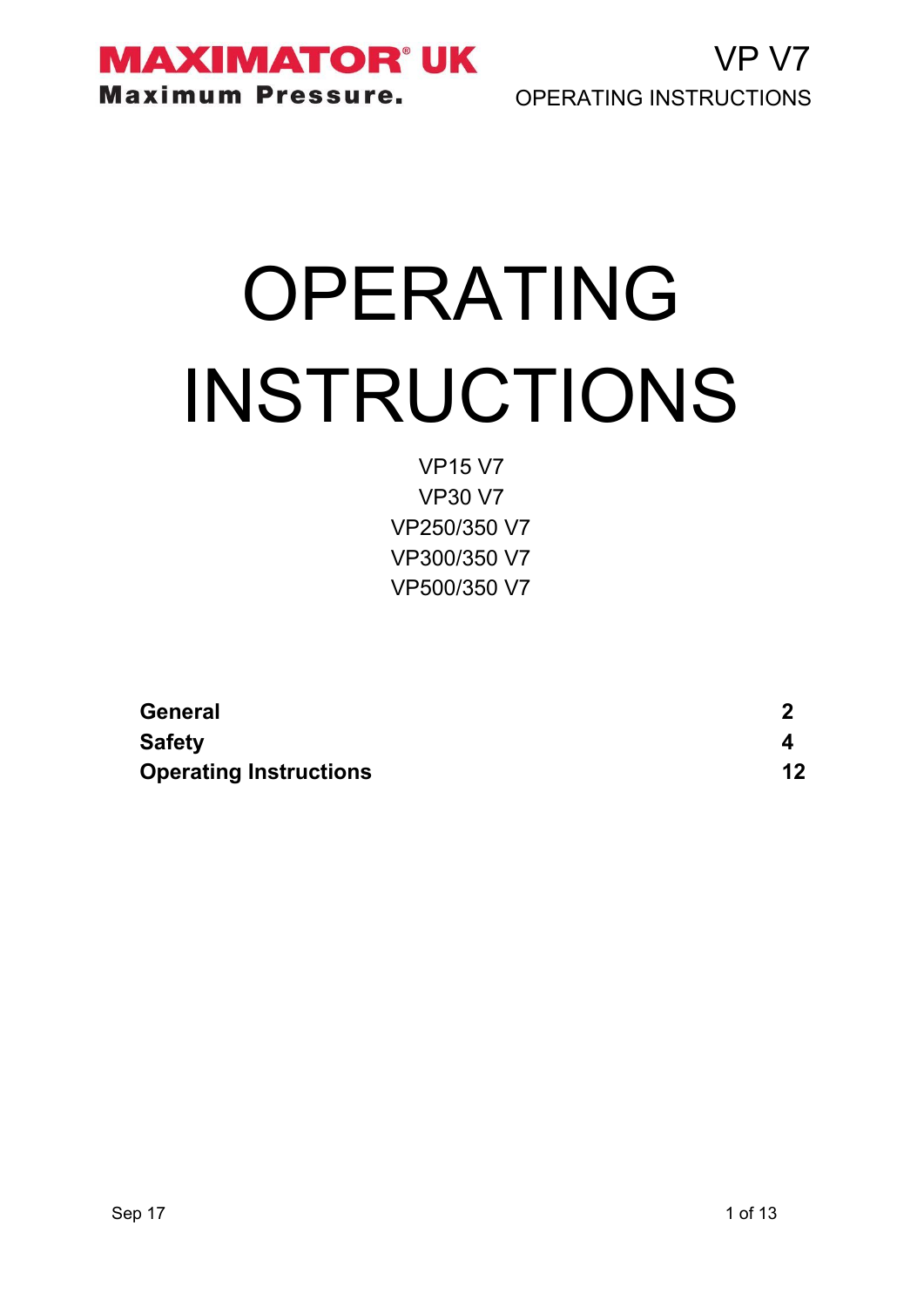### MAXIMATOR° UK **Maximum Pressure.**

# **1 General**

This user manual describes safe and appropriate Operation of the system. Compliance with all specified safety notes and instructions and all local accident prevention regulations and general safety provisions that are valid in the operational area of the machine is imperative.

Before beginning all work on the system, this user manual and particularly the chapter on "Safety" and the corresponding safety notes must be fully read. The contents must be understood.

This user manual is part of the system. These instructions should be kept in the immediate vicinity of the system and be accessible at any time for persons working on or with the system. The user manual must always be passed on with the system.

#### **Explanation of Symbols**

Important safety-related notes are marked with symbols in this user manual. It is compulsory that the notes provided on work safety are complied with and followed. Take particular care in these cases in order to avoid accidents, personal damage and damage to property.



WARNING! Danger of injury or death!

This symbol identifies notes that may result in an impairment of health, injuries, permanent bodily harm or even death if they are not observed.



WARNING! Hazard of electric current!

This symbol points out a dangerous situation caused by electric currents. Failure to observe these safety notes can result in the risk of major injuries

or death. The work to be performed may only be carried out by an inducted electrical specialist.



CAUTION! Damage to property! This symbol identifies advice; non-compliance may result in damages, malfunctions and / or failure of the system.

#### **Other valid documents**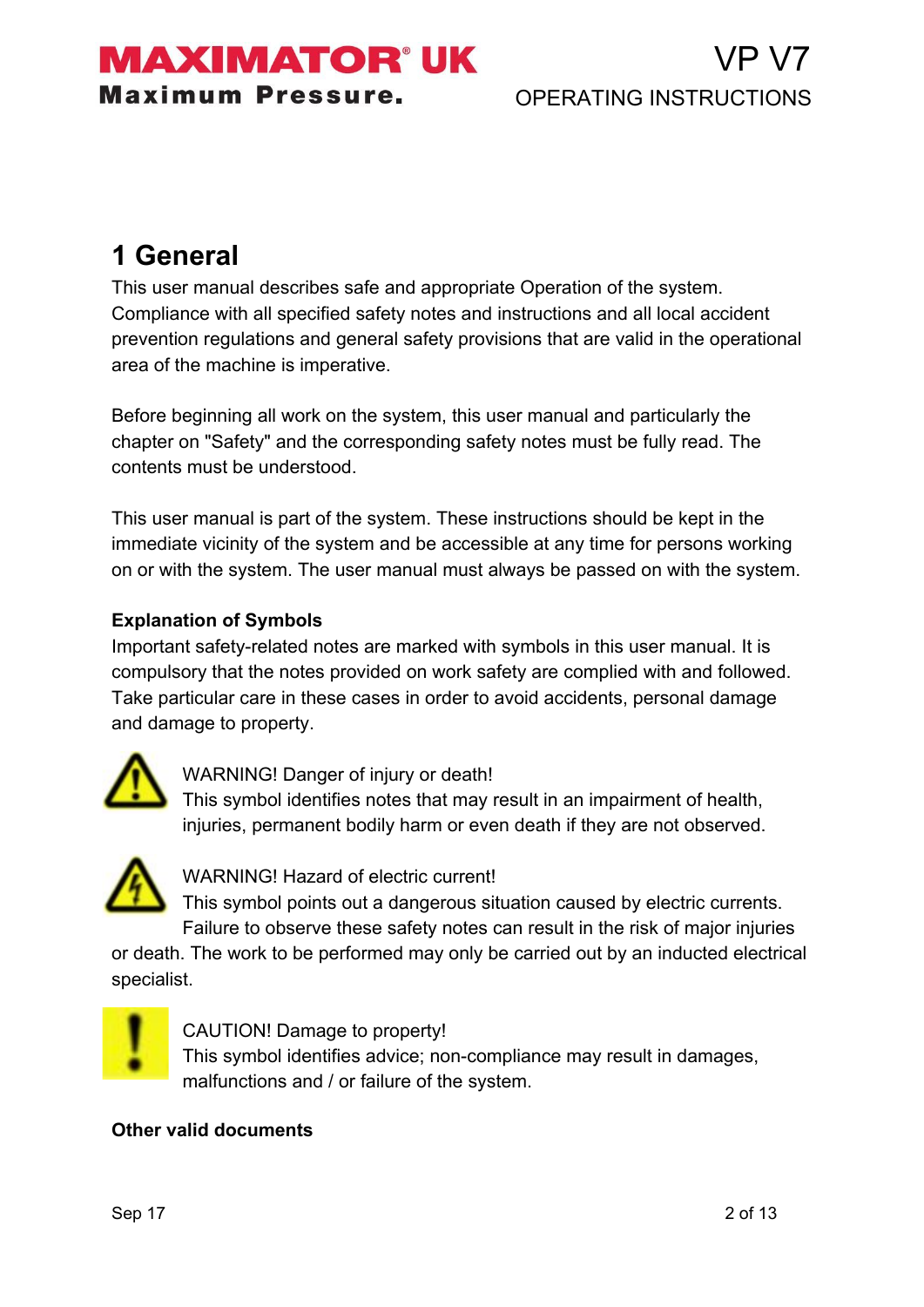# $P<sub>V</sub>$

#### **Maximum Pressure.**

#### OPERATING INSTRUCTIONS

Components from other manufacturers may be installed in the system. These purchased parts have been subjected to risk assessment by the manufacturers. The constructions' conformity with the valid European and international regulations is declared by the manufacturers. The declaration of conformity from these manufacturers, as well as the operating, maintenance and repair instructions on the respective device components are to be considered part of the documentation for this machine. The instructions on safety, setup and installation, operation, repair, dismantling and disposal of the components contained in the manufacturer's documentation must be fully followed by the system operating personnel.

#### **Liability and Warranty**

All details and notes in this user manual have been compiled under consideration of the valid regulations, current state of technology and our years of knowledge and experience. This user manual must be carefully read before beginning all work on and with the system.

The manufacturer cannot be held liable for any damage or malfunctions resulting from non-observance of these operating instructions. The text and visual presentations do not necessarily correspond with the scope of supply. Illustrations and graphics are not to scale. In the case of special designs, use of additional order options or due to the latest technological modifications, the actual scope of supply may differ from the details and information as well as the visual presentations described or shown here. Please contact the manufacturer in case of any questions. We reserve the right to technical modifications of our product as part of enhancing its usage properties and further development.

#### **Copyrights**

This user manual should be treated confidentially. It is exclusively intended for persons deployed to work on and with the system. All contained data, texts, drawings, pictures and other images are protected under applicable copyright law and further industrial property rights. Any misuse is liable to prosecution. Distribution to third parties as well as reproduction in any kind and form – also of extracts –as well as exploitation and/or notification of the contents are not permitted without prior written approval of the manufacturer. Violations shall give rise to damages. The originator reserves the right to make further claims. We reserve all rights to exercise our industrial property rights

#### **Spare parts**

Only use the manufacturer's original spare parts.



CAUTION!

 $\mathsf{Sep}~17$  3 of 13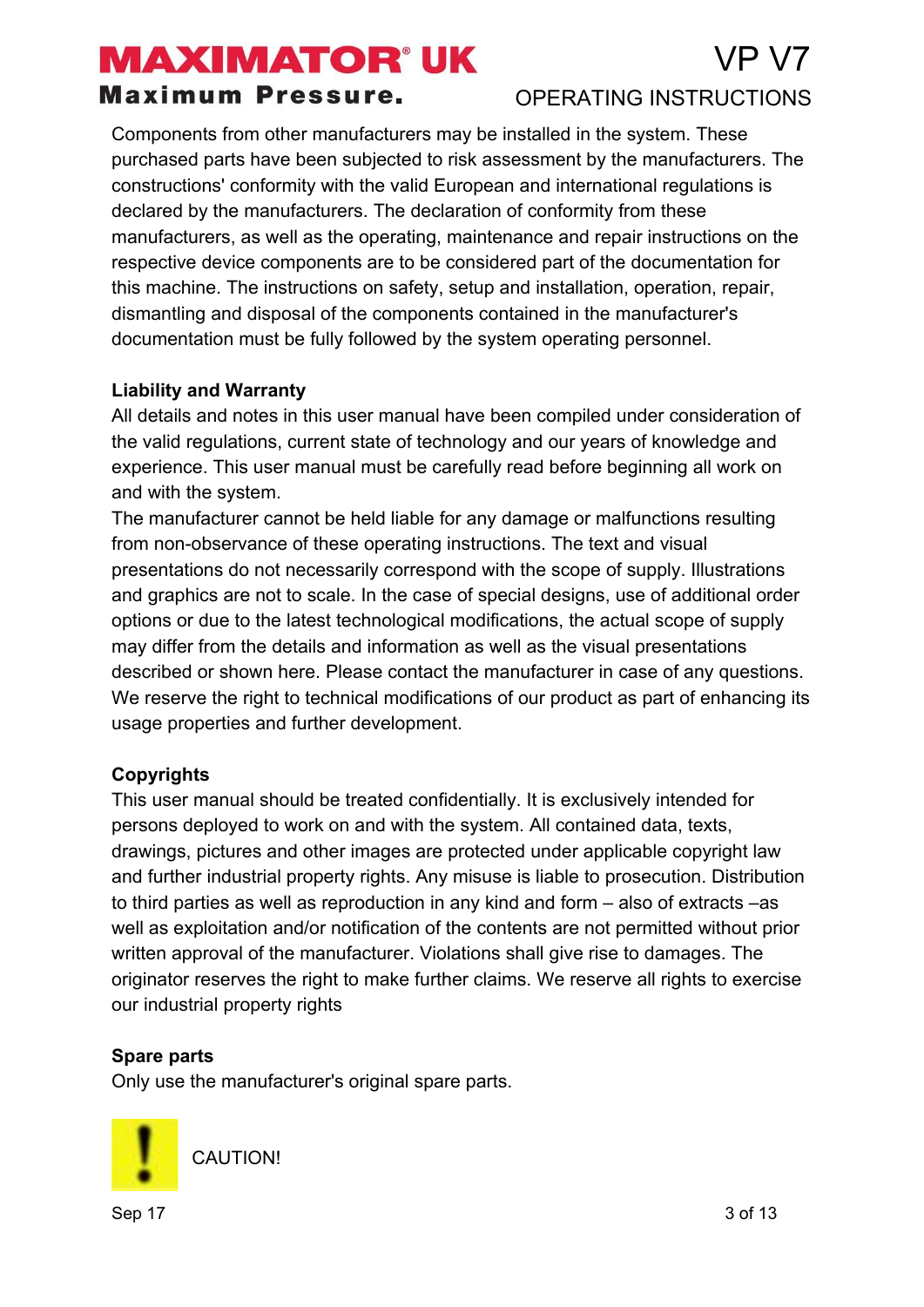

#### **Wrong or faulty spare parts may result in damages, malfunctions or total failure of the system**.

In the case of use of any unapproved spare parts, all guarantee, service, compensation for damages and liability claims against the manufacturer, his agents, traders or representatives are not applicable.

#### **Disposal**

Unless no other return or disposal agreement has been arranged, the individual components shall be recycled after having been properly disassembled.

- Scrapping of metallic material
- Recycling of plastic components
- Sorting and disposing of other components in accordance with material type.



#### CAUTION!

**Waste from electronic and electrical equipment, electronic components, lubricants and other auxiliary materials are subject to hazardous waste treatment and must be disposed of by specialized companies only!**

# Safety

The system has been built in accordance with the generally accepted engineering standards valid at the time of development and manufacture and is deemed to be operationally safe. The system may be the source of hazards if it is used by staff who have not been professionally trained, or is used incorrectly or abnormally This chapter, "Safety", provides an overview of all significant safety aspects for optimum protection of persons as well as safe and trouble-free operation of the system.

#### **Foreseeable correct use**

The gas compressor system is suitable as standard for the compression of Nitrogen gas at a a pressure of 5 to 10 Bar to a final pressure of up to 300 bar. Use of this compressor system in other fields of application requires the manufacturer's approval.

Operational safety is only guaranteed if the system is used as intended.

#### **Foreseeable Incorrect use**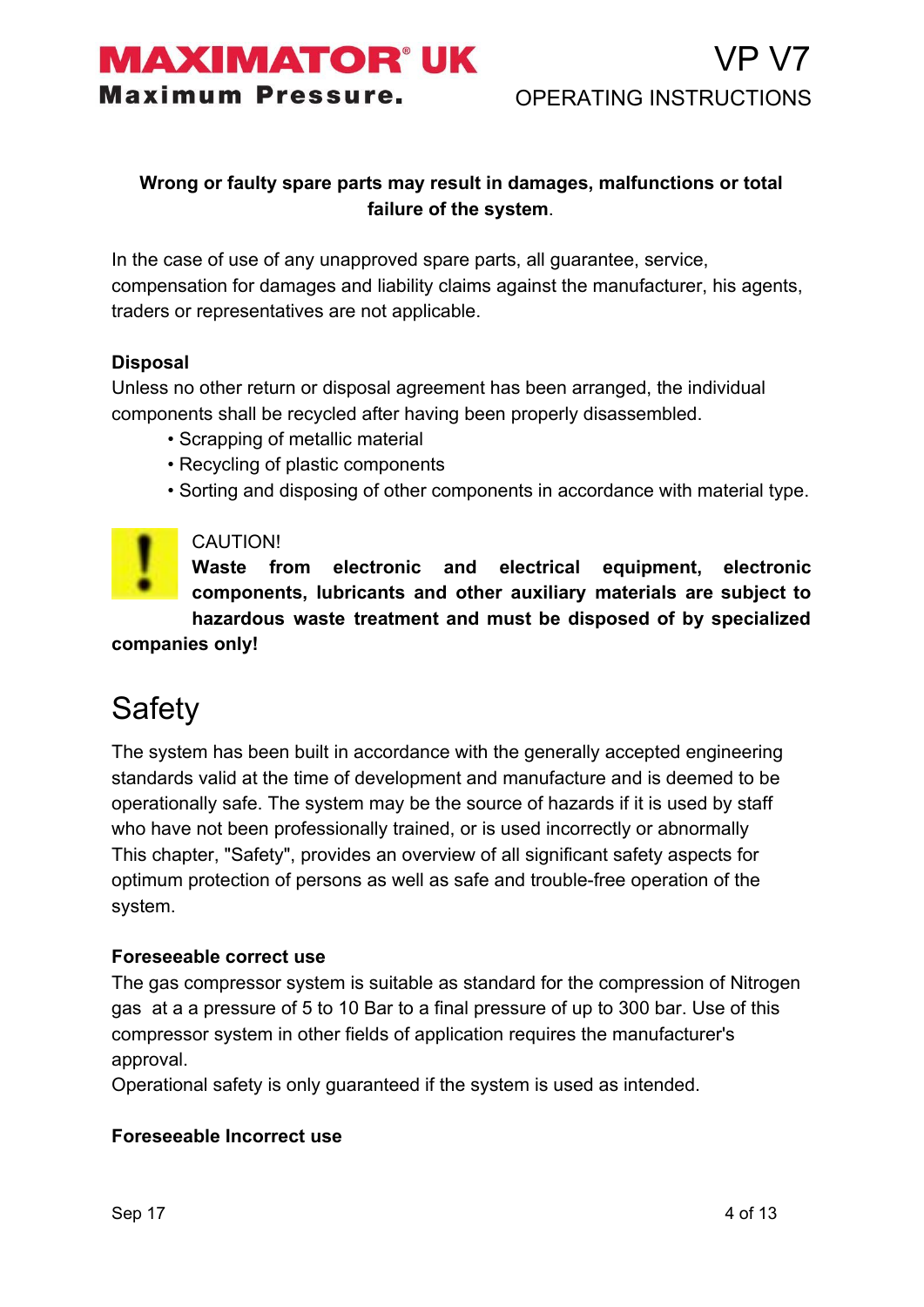#### **Maximum Pressure.**

P VZ

The compressor station is designed to be operated with compressed air or Nitrogen gas only. In case you intend to use other materials, please contact the manufacturer before doing so.

#### **CAUTION!**



**Any usage beyond the intended use and/or different type of use of the system is forbidden and is not valid as the intended use.**

**All types of claims against the manufacturer and/or his authorized representative due to damages caused by unintended use of the system are excluded.**

**Damage resulting from unintended use is the sole responsibility of the operator.**

**Intended use also refers to correct compliance with the operating conditions, as well as the details and instructions in this user manual.**

**The system may only be operated with the parts listed in the scope of supply.**

#### **Read the manual**

Any person performing work on or with the system must have read and understood these instructions prior to commencing work on the system. This also applies if the person in question has already operated, or received training from the manufacturer on this type of system or a similar type.

Familiarity with the content of the user manual is one of the prerequisites for protecting personnel against hazards and for avoiding errors and hence for operating the system safely and without malfunction. We recommend that the operating company should obtain written confirmation from staff that they are familiar with the user manual.

#### **Changes and Modifications to the System**

To avoid hazards and to ensure optimal performance, no modifications, additions or conversions may be made to the system which has not been explicitly authorized by the manufacturer. All pictograms, signs and labelling found on the system must be kept in a good, legible condition and must not be removed. Damaged or illegible pictograms, signs and labelling must be replaced immediately.

#### **Responsibility of the Operating Company**

These instructions should be kept in the immediate vicinity of the system and be accessible at any time for persons working on or with the system.

The system may only be operated in a technically appropriate and operationally safe state. The system must be checked for intactness prior to each and any start. All user manual instructions shall be observed fully and without limitation.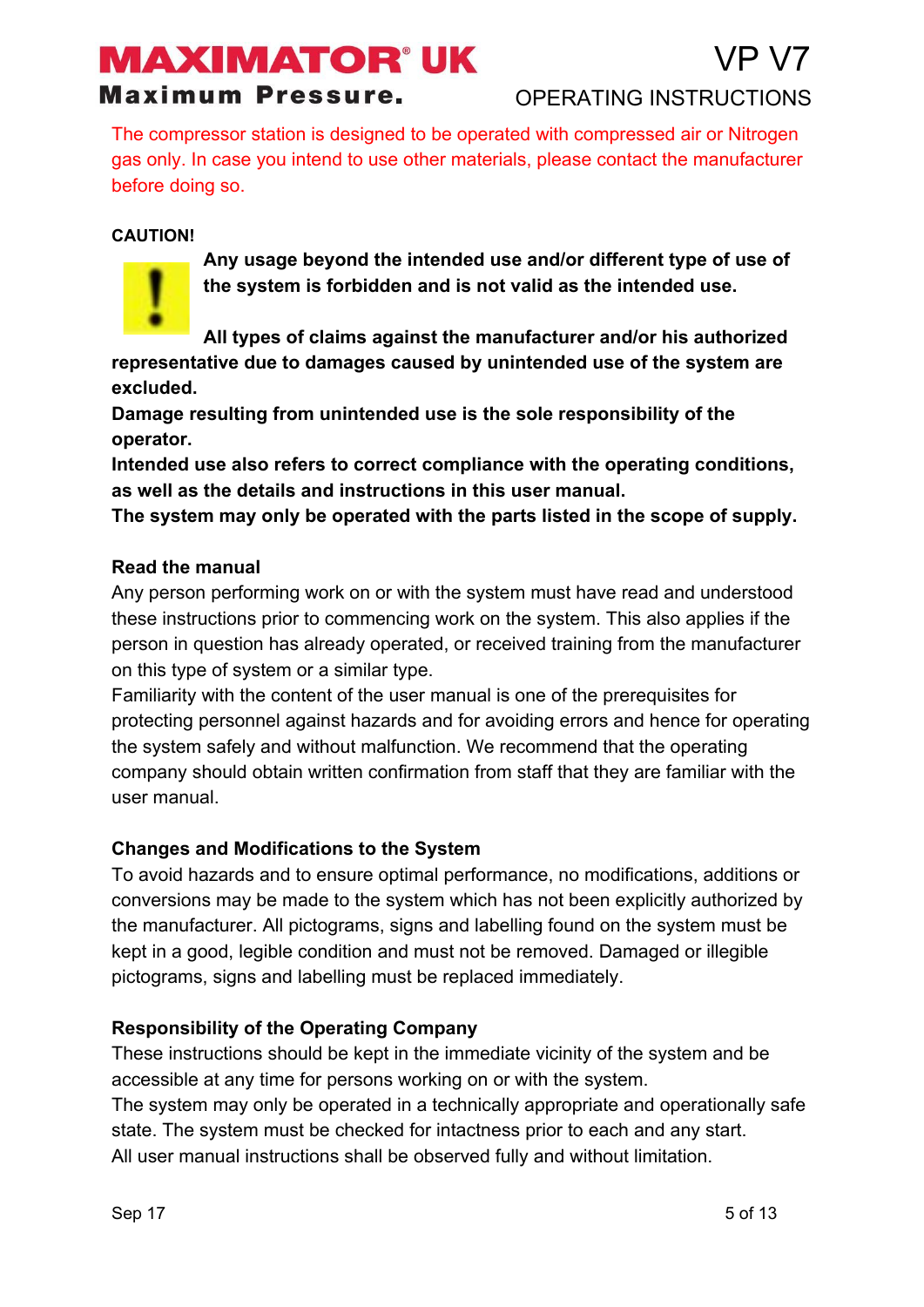#### **Maximum Pressure.**

#### OPERATING INSTRUCTIONS

Along with the specified safety notes and instructions in this user manual, the local accident prevention regulations and general safety provisions that are valid in the operational area of the system, as well as valid environmental protection regulations, must be observed and complied with.

The operating company and the company's authorized personnel are responsible for fault-free operation of the system as well as for clear specifications on areas of responsibility for installation, operation, maintenance and cleaning of the system. The operating company has to ensure that the supply of liquid carbon dioxide is interrupted if the supply of drive air is interrupted.

#### **Requirements of personnel**

Only authorized and instructed specialized personnel may work on and with the system. Members of personnel must have received an induction on possible risks. The term specialized personnel refers to persons who are capable of assessing their work and recognizing the possible risks involved due to their specialist training, knowledge and experience, as well as knowledge of the relevant regulations. If members of personnel do not have the necessary knowledge, training must be provided accordingly.

The areas of responsibility for work on and with the system (installation, operation, maintenance, repair) must be clearly specified and complied with so that areas of competency are clear from a safety point of view. Only such persons may work on and with the system that can be expected to perform their duties reliably. People who are under the influence of drugs, alcohol or medication that may affect their reactions may generally not work with the system. The valid age and specific job regulations for the site where the system is used must be observed when choosing personnel. The operator must ensure that unauthorized persons are kept at a sufficient distance from the machine. Any changes to the system that affect safety must be immediately reported by staff to the operating company.

#### **Work Safety**

Personal damages and damages to property when working with and on the system can be avoided by following the specified safety notes and instructions in this user manual. Non-observance of these notes may result in hazards for persons and damage or destruction of the system.

In the case of failure to comply with all specified safety notes and instructions in this user manual and all local accident prevention regulations and general safety provisions that are valid in the operational area, all liability claims and claims for compensation for damages against the manufacturer or a commissioned agent are excluded

#### **Personal protection equipment**

When working on or with the equipment, the following shall be worn:

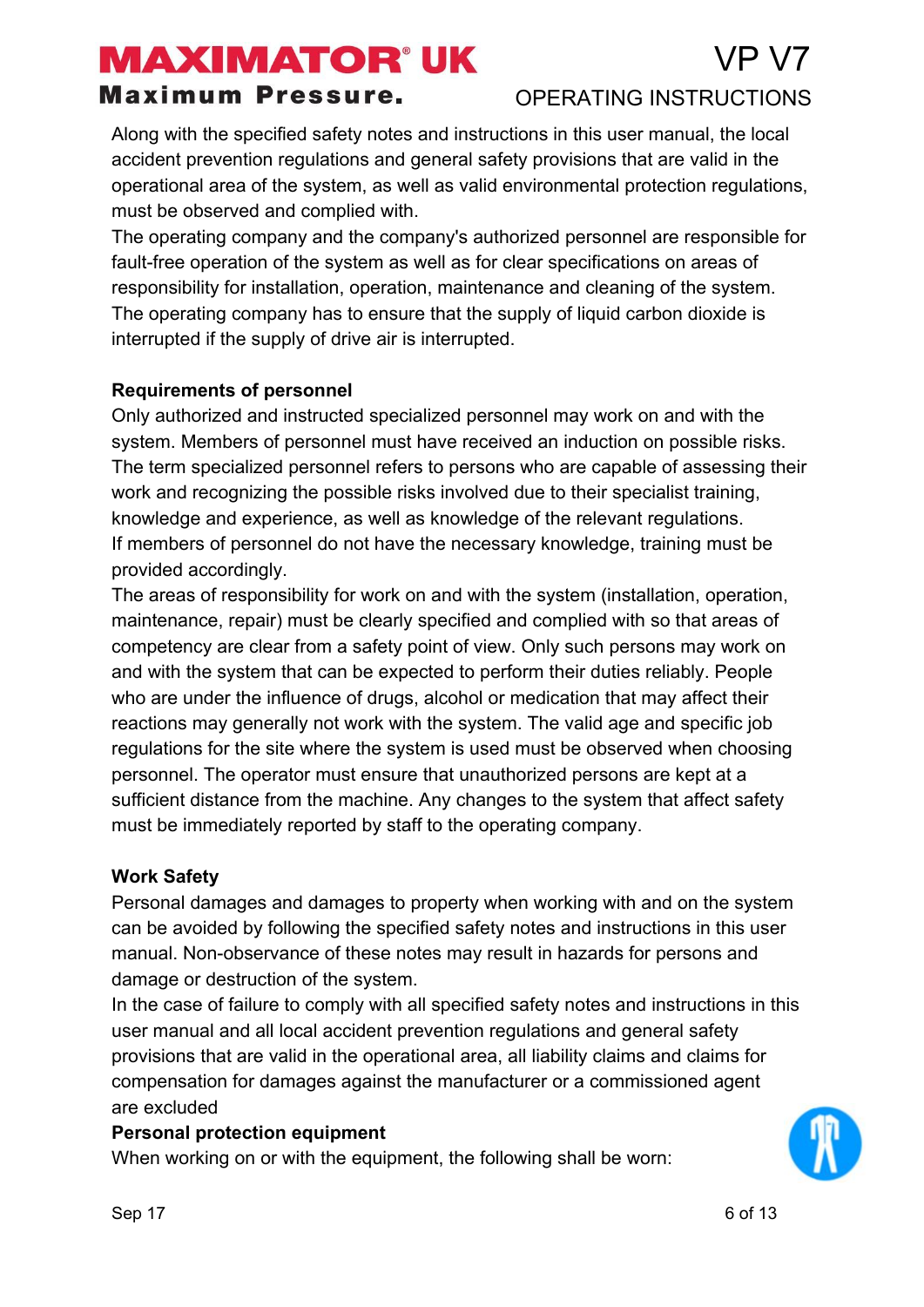**Maximum Pressure.** 

(To be supplemented by customers internal regulations)

#### – **Protective clothing**

closely fitting work clothes (low tearing strength, no loose sleeves, no rings and other jewellery etc.)

#### – **Safety shoes**

to protect feet against heavy falling parts and slipping on flooring that is not skid resistant.

#### –**Protective goggles**

to protect eyes from flying parts and fluids. Additional requirement for cleaning work:

#### – **Working gloves**

to protect against friction, abrasion, puncture and severe injuries of the hands as well as against contact with hot surfaces and substances hazardous to health.

#### **Hazards Originating from the System**

The system was subjected to risk assessment. The resulting construction and design of the system corresponds with the current state of technology. The system is operationally safe when used as intended. However, a residual risk always remains!

#### **WARNING!**

#### **Pneumatic energy can cause major injuries. In the case of damage to individual components, highly pressurized mediums can escape and lead to physical and/or property damages!**

- \_ Depressurize the system before beginning any work
- Do not remove, modify or put safety installations out of operation.

\_ Pressure settings may not be changed beyond the values and tolerance ranges specified in the user manual.



#### **WARNING! Danger of suffocation!**

**The compressor has dynamically loaded seals, therefore certain leaks are possible. Nitrogen displaces oxygen so the system may not be used in closed rooms and sufficient ventilation must be provided.**



#### **WARNING! Hazard of flying particles!**

**The compressor station can generate very high pressures. Therefore, it is mandatory to maintain a proper safety distance and follow adequate safety precautions.**





# VP V7

#### OPERATING INSTRUCTIONS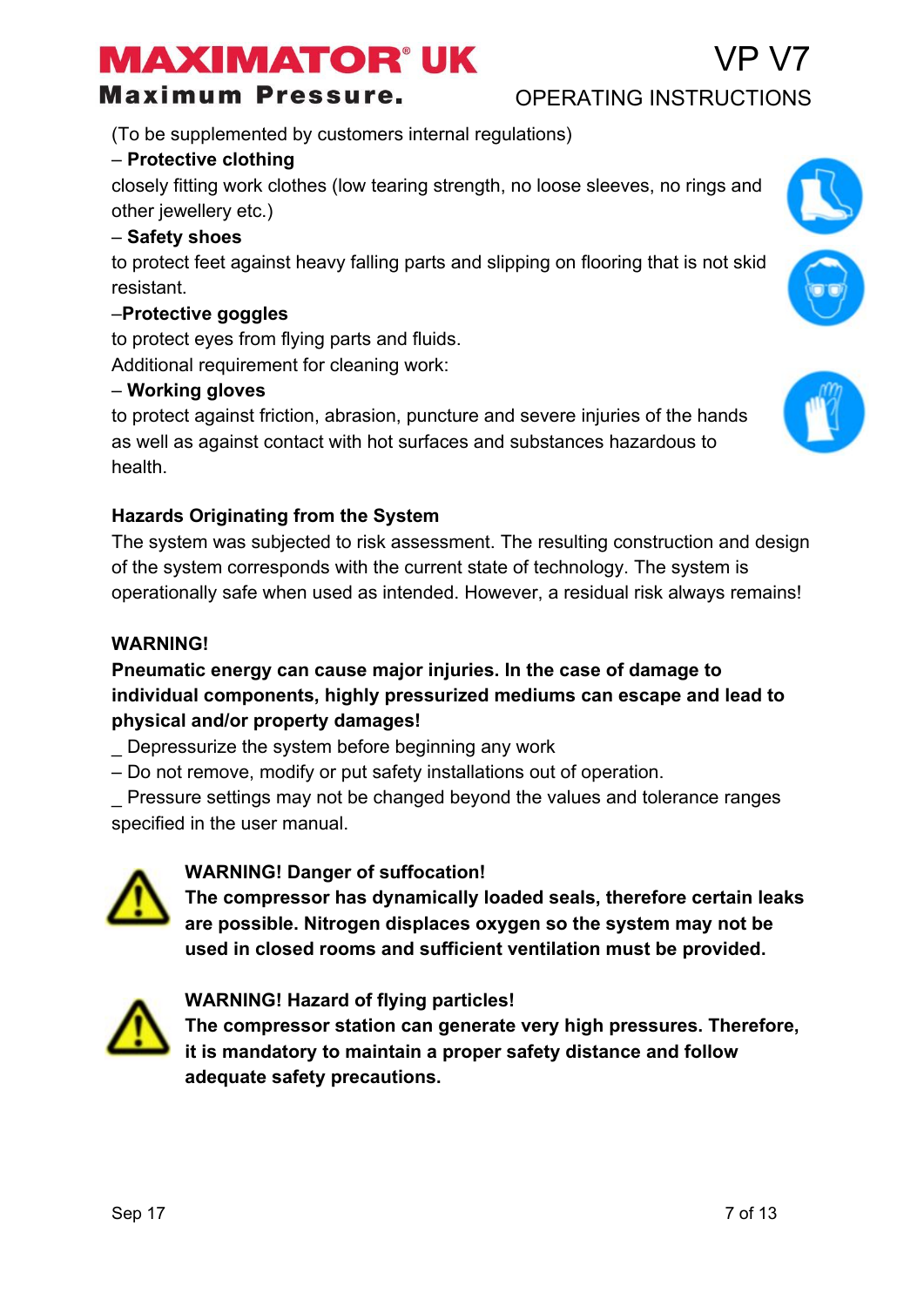## **MAXIMATOR®UK Maximum Pressure.**

# OPERATING INSTRUCTIONS

### **Controls**

The Maximator UK VP control system is a highly developed programmable logic controller (PLC) and man- machine interface control solution developed for gas preparation equipment. The control system handles all control and monitoring of the equipment. This manual section includes all the information about how to operate and monitor the equipment,

including:

- system setup changing settings
- monitoring operation of the equipment
- the alarm system
- logging of data



A - Emergency Stop

- B Alarm Lamp
- C Reset pushbutton
- $D HMI$

#### Emergency Stop

Every gas preparation system has at least one emergency stop push button in an easily visible location.

#### Reset Push Button/Master Relay

The blue reset push button is used to energise the master control relay. The master control relay is a power relay, which provides power to all solenoids and coils controlling the equipment on the unit. Unless the master control relay is energised, the equipment cannot function. When turning on the power, it is always necessary to energise the Master control relay. To energise the master control relay, first ensure the emergency stop push button(s) are released by twisting the red knob until a click is felt. Then press the blue reset button. To check the status of the master control relay, go to the status screen. This will show the relay as either "OFF" or "ON". The relay must be "ON" for the unit to operate correctly. See later this section for more information.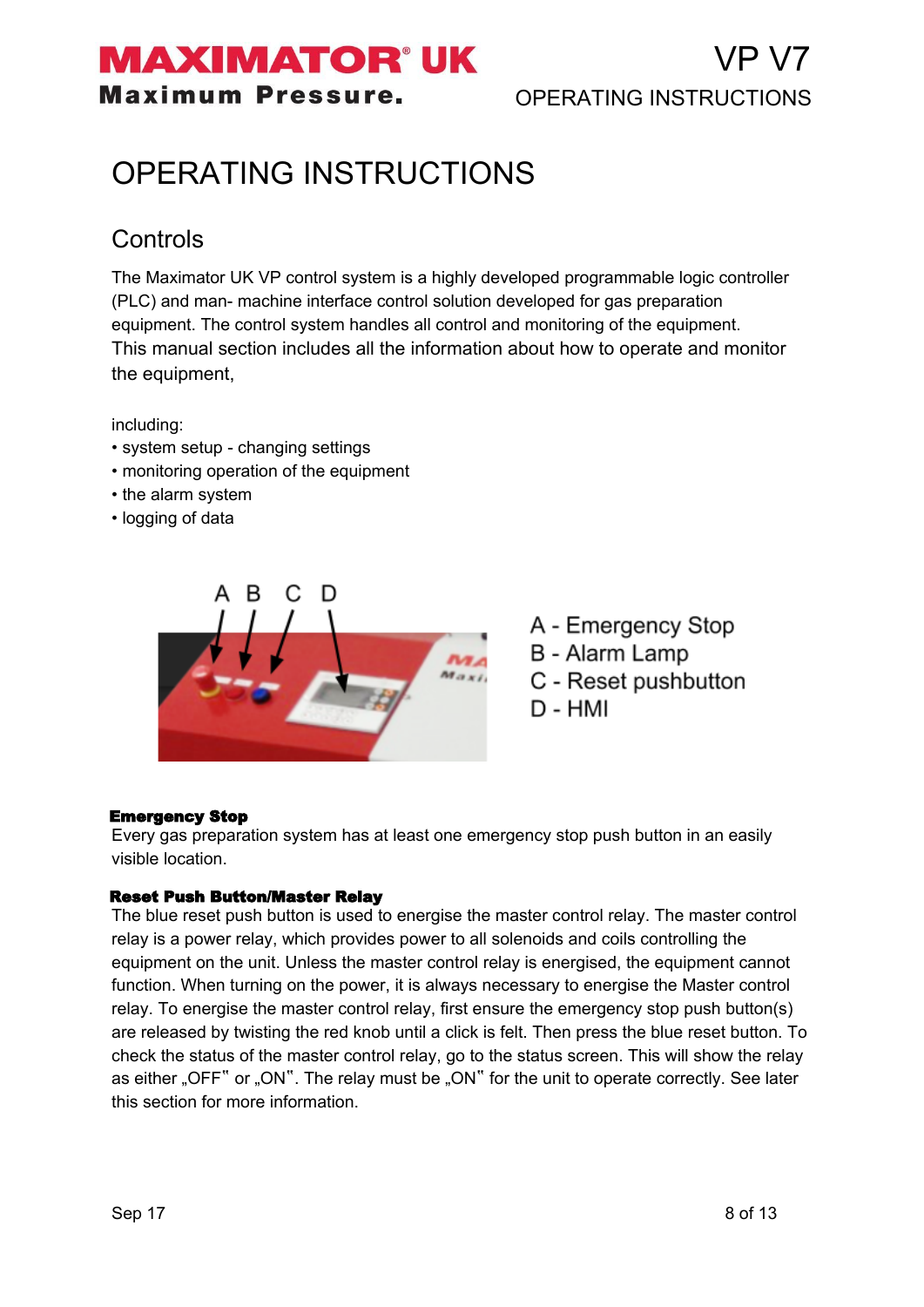# MAXIMATOR° UK

**Maximum Pressure.** 

#### Fault Lamp

An alarm lamp is provided on the front of the control panel. This illuminates to indicate a critical alarm. If the red alarm lamp is lit and not flashing, then there is either a critical alarm or an emergency stop is pressed.

# Running the Equipment

### How to operate the equipment

#### Preparing to run – start-up checks

Turn on the power at the main isolator at the rear of the unit. Make sure that the emergency stop pushbutton is released (twist the knob anticlockwise until you hear a 'click'). Press the green 'RESET' button.

Make sure that the gas preparation unit is ready for operation:

- The unit must be commissioned see installation and commissioning instructions, and contact your CGI distributor or agent for help and advice.
- Inlet LP gas supply must be connected
- The HP receiver isolating valves (where fitted) must be open.
- The HP gas outlet must be connected to the factory distribution system or directly to the gas controllers.
- The compressor oil level must be checked.
- There must be no obstructions to cooling airflows around the equipment, or to the safe rotation of rotating parts. Guards must be in place.

Once the start-up checks have been made, the equipment can be put into operation.

#### Compressor ON/OFF

To run the Compressor, press 'ON' '4' key. If there are no faults and the Master control relay is energised, the LED will light up, and the compressor will be in Automatic mode. Depending upon the pressure in the HP gas receiver, and if the LP receiver has gas available, the compressor may start cycling, or may be placed in 'Standby'. Check the System Overview screen to check the status of the compressor.

To turn the compressor off press the 'OFF' '9' key.

#### Reset

The 'RESET' '8' key on the interface panel is different from the green reset pushbutton on the control panel. This key is used to reset the control system after a critical fault.

If a critical fault occurs, such as an oil fault or motor overload, the compressor will be stopped immediately, and the screen will display the fault. The red alarm lamp will light up.

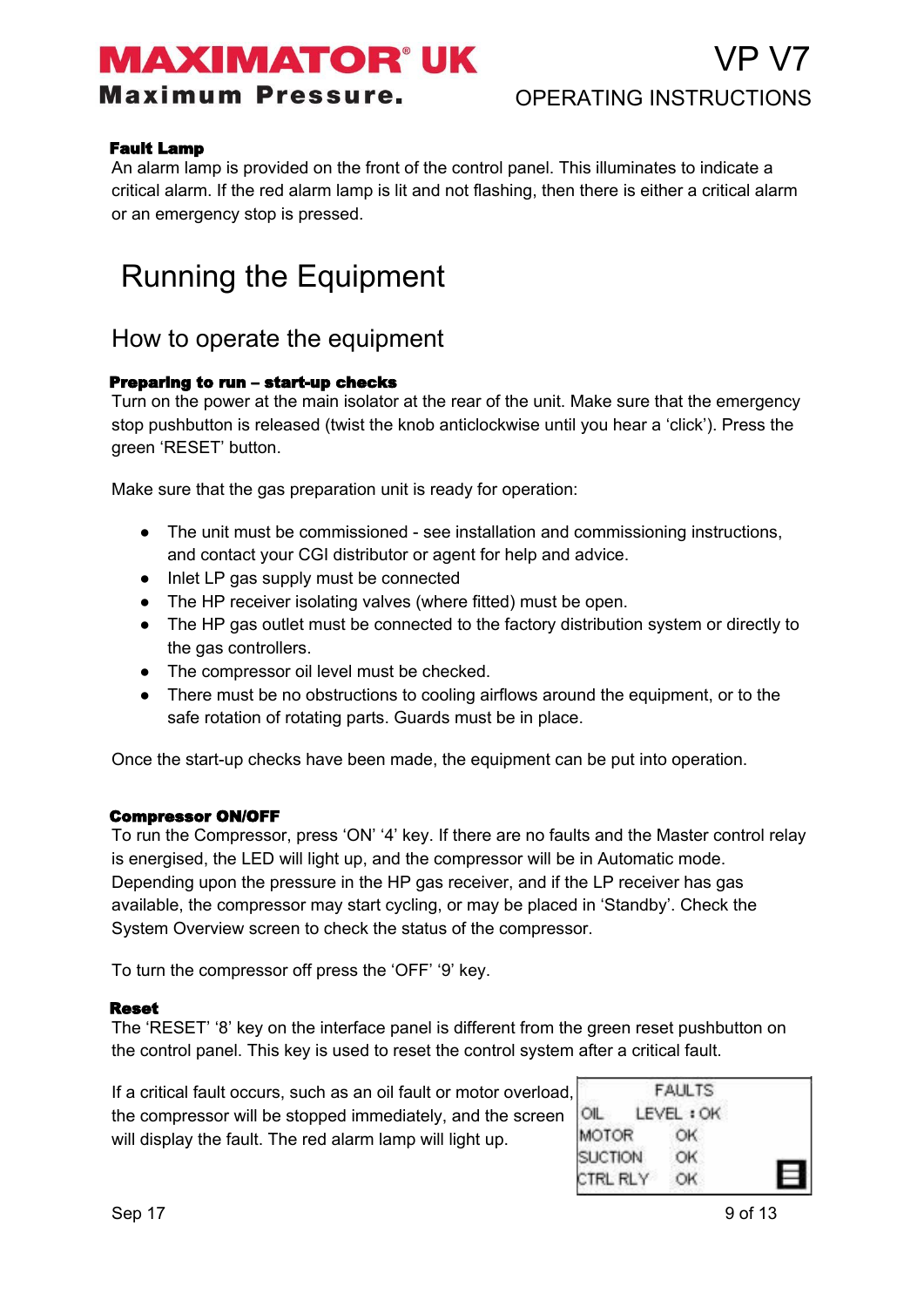# MAXIMATOR° UK

#### **Maximum Pressure.**

To acknowledge the alarm and reset the control system to allow the compressor to run again, you must press the 'RESET' key. If the alarm condition is no longer present, the red alarm lamp will go out, and it will be possible to restart the compressor.

#### Autovent

The unit is programmed to ensure the compressor must stop every 30 minutes for 1 minute, this ensures that the micro filter element is vented regularly

### Setup - Changing System Settings

The status screen is used to change the operating pressures for the system. To view the status screens, press the 'F1' key on the keypad. The LED will light. Use the 'UP and 'Down' arrows to navigate through the screens.

#### System Setup Screens

The system settings screen (see picture) enables the compressor stop and start pressures to be changed. To change the settings, use the **'ENTER'** key to move the flashing cursor to the required field, press the number buttons to show the correct number and press the enter key again. The maximum compressor stop pressure (HI) is normally 350

Bar, and the minimum for this value is normally 150 Bar. The control system will not allow values outside the preset range to be entered.

The compressor start pressure (LO) must generally be between 5 and 50 Bar below the compressor start pressure. This 'differential' is preset at CGI's factory according to the specification of equipment fitted to the unit. If a number is entered into this field which is outside the preset differential range, the control system will automatically change the value to a value within the preset differential band.

Under certain circumstances, the control system can change the settings entered for the compressor start and stop pressures. These circumstances are as mentioned above, or if the user enters invalid numbers.

### Status - Monitoring Operation

There are three system status screens. The first is an overview screen, which shows the current status of the compressor. The second system data screen displays the gas pressures in the low and high pressure systems and the compressor suction vessel. The third screen is shown on the previous page and allows the operator to set the high and low limits. To view the status screens, press the 'F1' key on the keypad. The LED will light. Use 'UP' and 'DOWN' arrows to move between the screens in this group. To return to the main menu press the 'F3' key.



OPERATING INSTRUCTIONS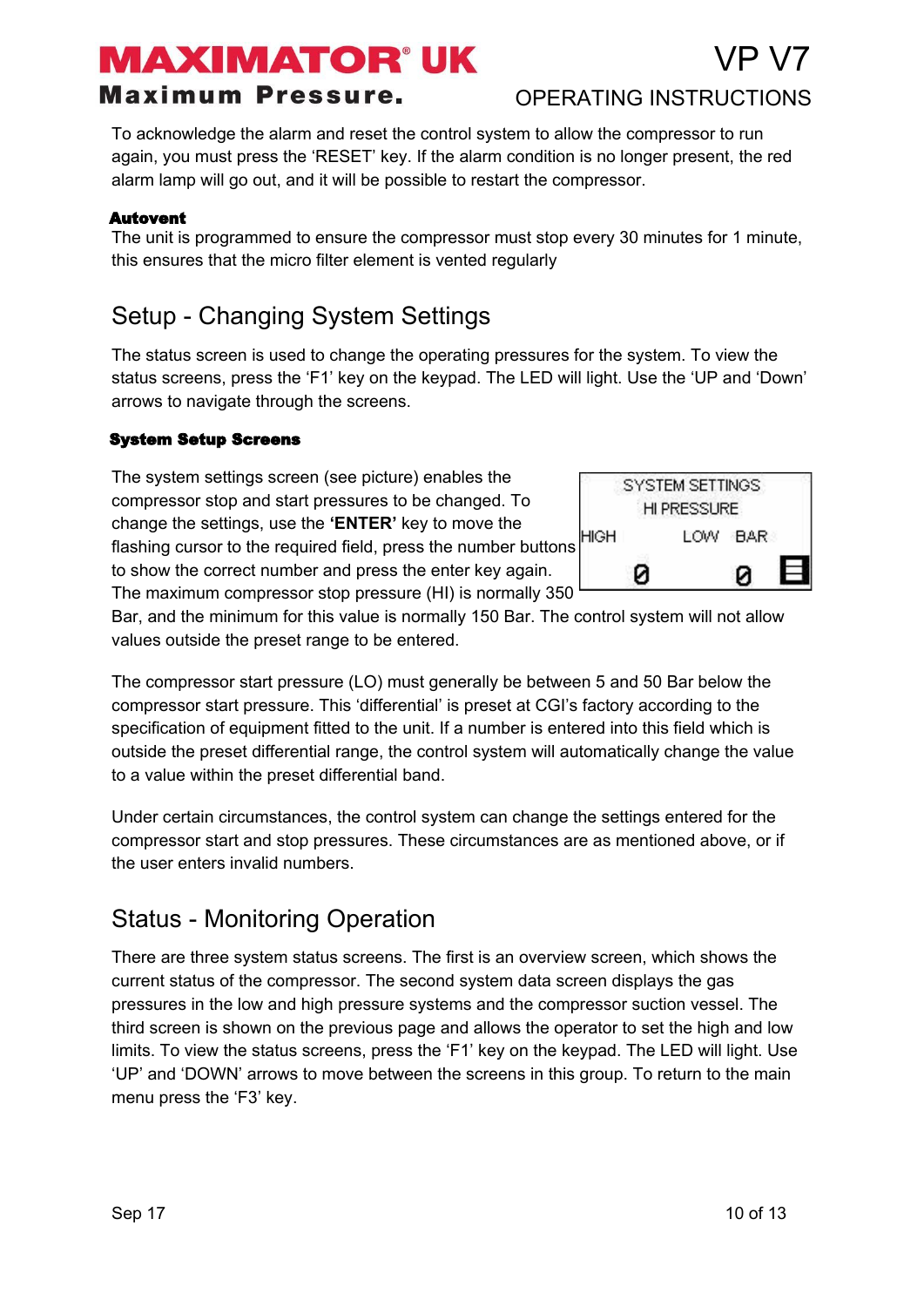**Maximum Pressure.** 

#### System Status Screen

The first system status screen is an overview, displaying the status of the compressor. The text changes to show changes in the status of the equipment.

The following messages may be showing:

- **OFF** displayed when the power is first turned on, if the compressor is not in auto or if an emergency stop button is pushed.
- **Standby-** this means that the compressor is in automatic mode and there is no demand in the high pressure system.
- **Running** The compressor is running.
- **Starts hold** The starts limiter is 'ON', and is preventing the compressor from starting because it has started more than the maximum number of times allowed per hour. The compressor will restart shortly.
- **Restart** Countdown indicating the time remaining until the compressor restarts
- **Suction hold** The Compressor has stopped because there is not enough pressure in its suction vessel. This normally means that the compressor has used up all of the gas in the LP gas receiver. The compressor will re-start when the pressure in the LP receiver has built up.
- **Alarm** A critical alarm has forced the compressor to stop. The cause of the alarm must be found and corrected, and the alarm reset before the compressor can be re-started.
- **Autovent** The compressor is stopped to allow the microfilter to vent, and will restart after a short delay.

#### System Pressures

The System pressures screen shows the following Gas pressures:

- LP: Low Pressure Inlet Line Pressure in Bar
- HP: High Pressure gas receiver pressure in Bar
- Suction: Compressor suction vessel pressure in mBar.

The values on this screen are actual values, and cannot be changed by the user. To change system settings, use the 'SETUP' screens (see earlier this section for more information).

#### Alarms

There is one fault/alarm screen. They show the compressor faults and general faults. To view the Fault screens, press the 'F2' key on the keypad.

The Faults/Alarm screen is used to indicate the status of the alarm system. In the event of a critical alarm, the appropriate alarm screen will automatically display the fault, making it easier for the user to see why the critical fault has occurred.

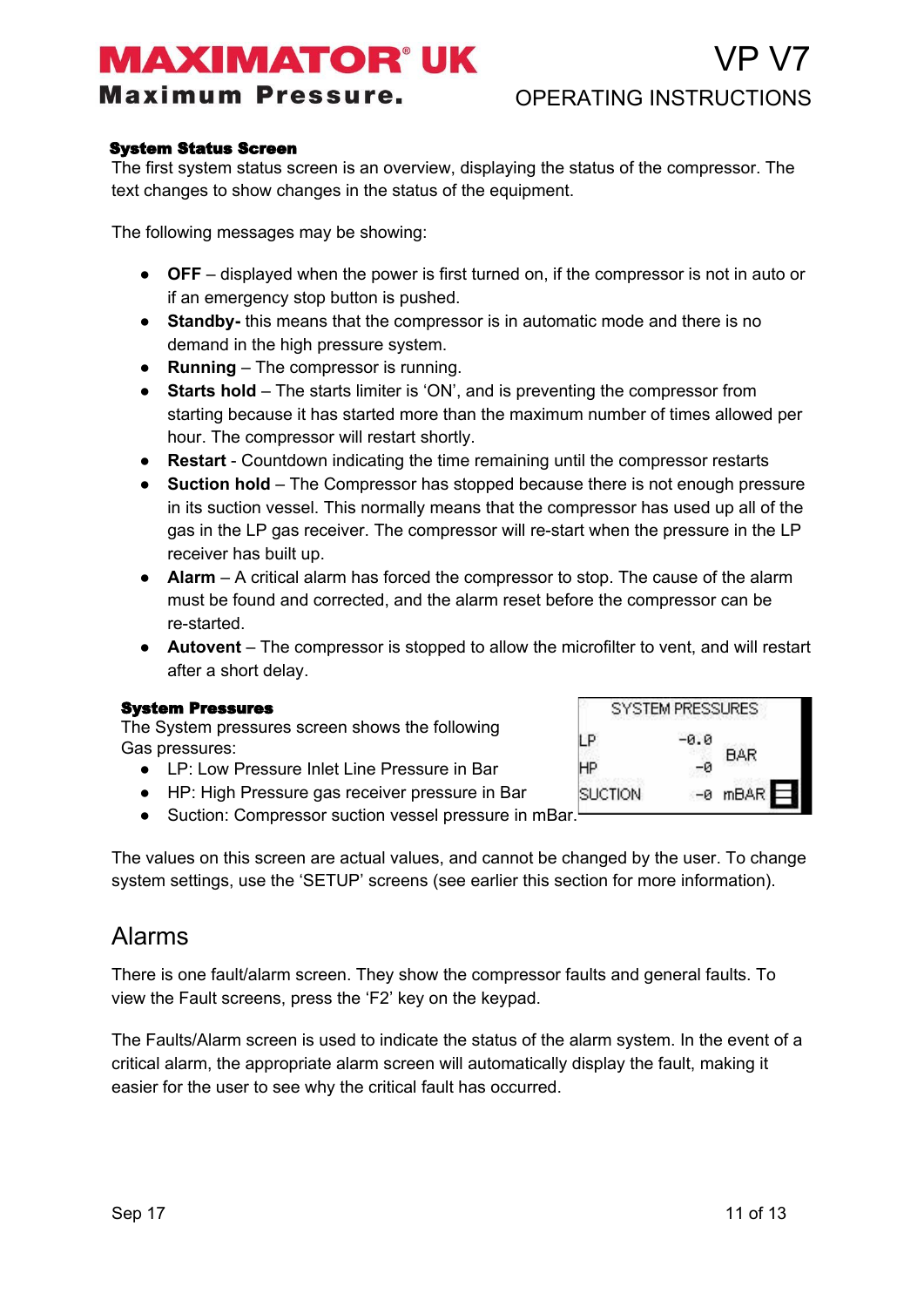### **MAXIMATOR UK Maximum Pressure.**

#### Non-Critical Alarms

Non-Critical alarms are system alarms which may stop equipment from running, but which can be reset automatically by the control system. These faults are faults which the control system can handle, and include:

- Low suction pressure Normally caused by the LP gas inlet supply running low. The control system will hold the compressor off until there is enough gas pressure at the gas inlet (Normally 4 Barg)
- Starts hold The compressor is held off for an appropriate time.

#### Critical Alarms

Critical alarms are those which require intervention from the user. They cannot be reset automatically by the system, either because they need the user to manually reset something (e.g. motor overload), or because to automatically reset the fault could lead to a serious failure. Critical alarms require the user to remove the cause of the fault, and reset the control system using the 'RESET' key on the interface panel. Critical alarms include:

- Oil Fault critical low oil pressure.
- Gas Temperature Gas outlet from the compressor is too high (Units with temperature monitoring only)
- High Suction pressure The suction vessel pressure has become high enough to risk damaging the compressor.
- Motor overload The overload has tripped and must be manually reset.
- Emergency stop The user has pressed an emergency stop pushbutton and the master control relay has been de-energised.
- The screen shows the alarm condition of the compressor. As mentioned above, the appropriate screen will automatically be shown in the event of a critical alarm:
- Oil Press Shows **'Normal'** if OK, **'Low'** if not
- Motor Changes from '**OK**' to '**Overload**' to show a motor overload condition

It also shows the suction condition of the compressor and the status of the master control relay:

- Suction Shows 'Normal' when OK, 'Holding' when waiting for the LP gas receiver to re-fill, and 'High' to show a critical high suction pressure.
- Ctrl Relay Shows 'OFF' or 'ON'. 'ON' means that the master control relay is energised and the system can run.